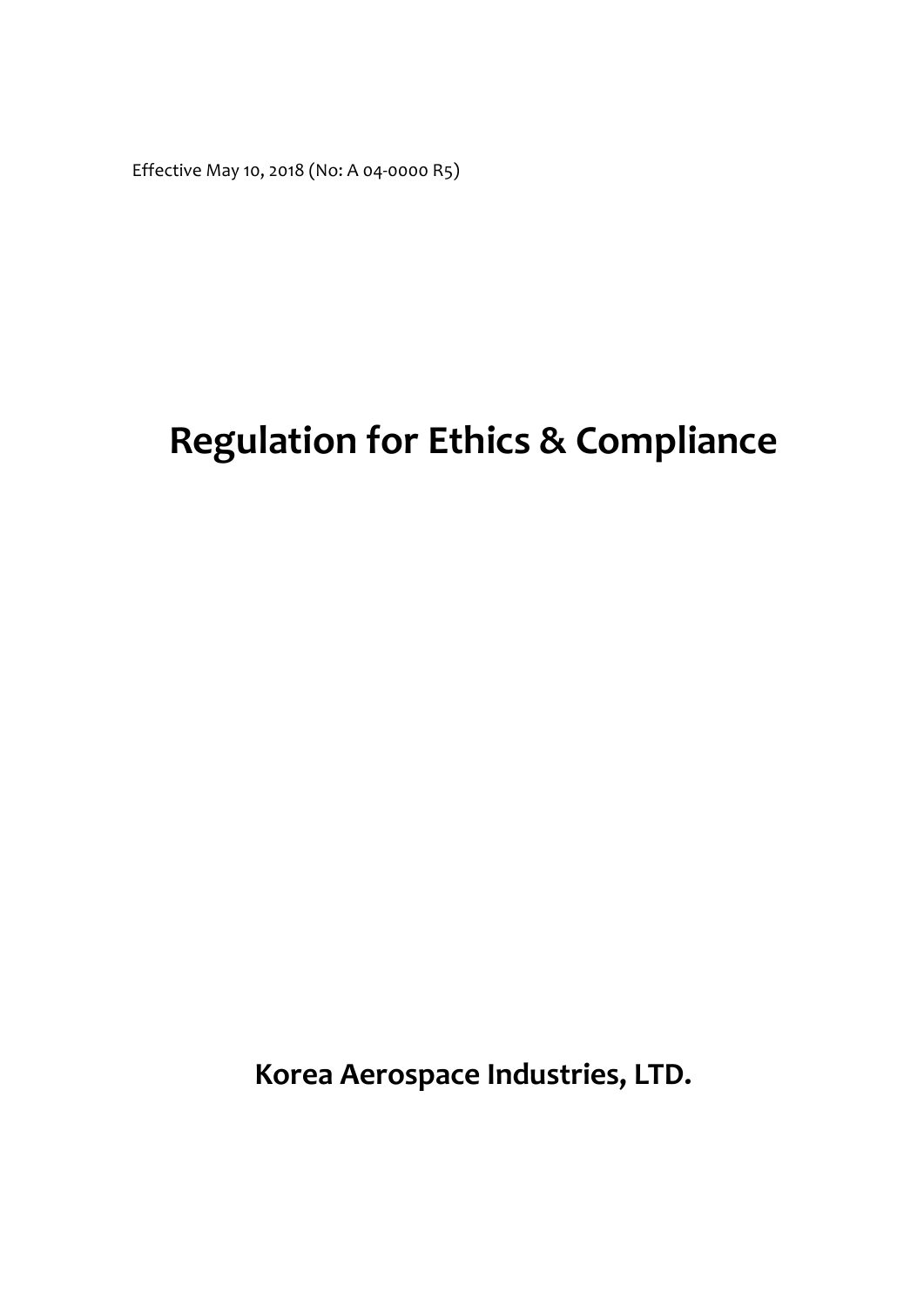# **Ethics & Compliance Policy**

Korea Aerospace Industry (hereinafter "KAI or Company") has established "Ethics & Compliance Policy" to grow a respected and trusted company based on the transparent and clean culture. This policy will be used to conduct the standard of our actions and judgments.

- 1. We shall provide customers with the best products and services to create the highest value.
- 2. We shall deal fairly and transparently with all business associates such as customers, suppliers, partners and agencies and shall not deal improper advantages and bribery.
- 3. We shall comply with domestic and international laws for the job performance and shall carry out the responsibilities and obligations for the development of a sound company which respects culture and customs.
- 4. We shall immediately report violations at the helpline-center when found, and the company shall fully protect the identity of the internal Whistleblower.
- 5. We shall apply the principle of zero tolerance if you violate this regulation.

KAI is aware of the importance of ethics and compliance management and operates a dedicated department to establish ethics & compliance program. We shall grow and develop a healthy corporate culture through ongoing training, checking and improving of ethics programs.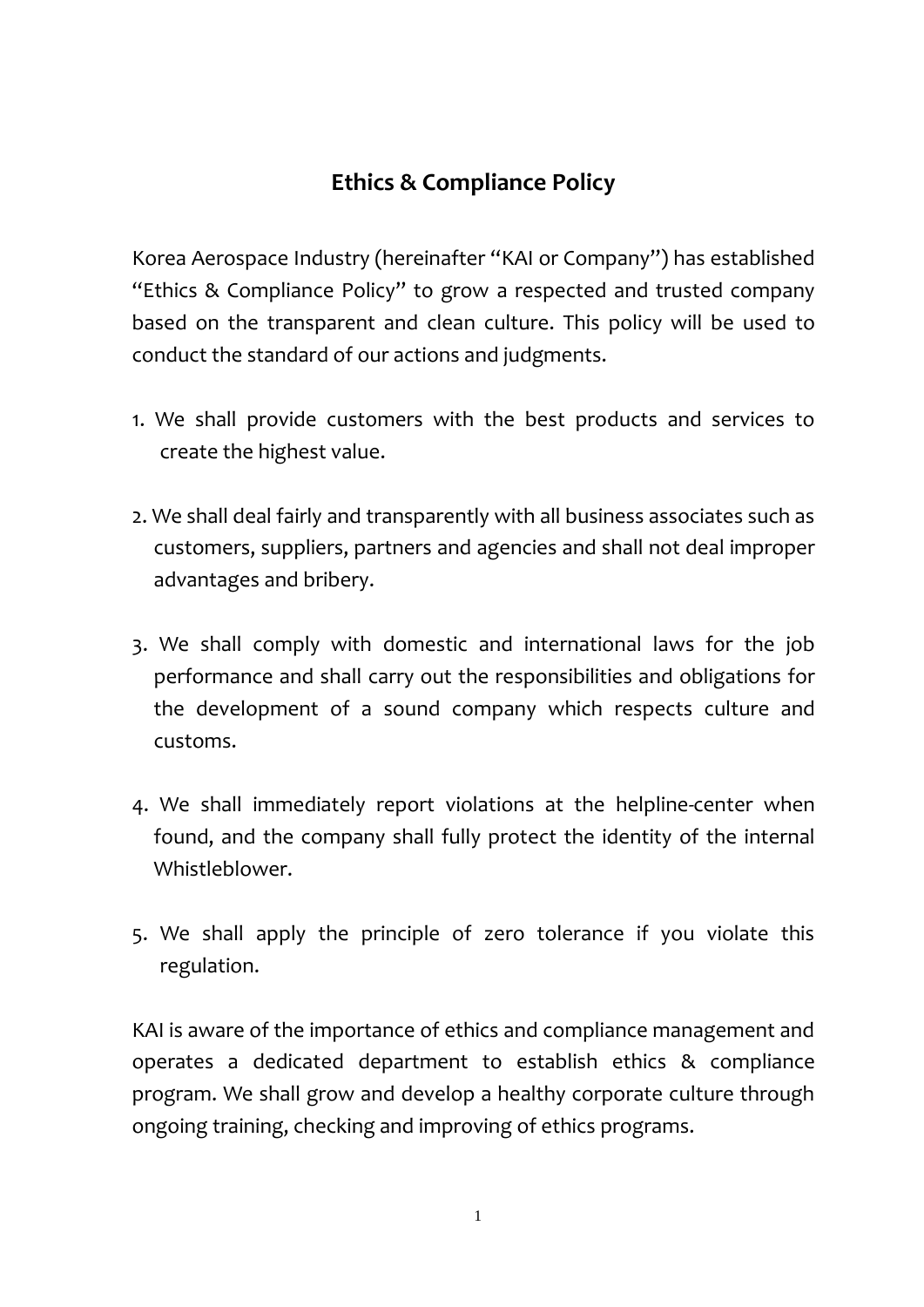# **Regulation for Ethics & Compliance**

# **Chapter 1 Vision and Value**

### **1.0 Pursuing global high-tech company**

All employees shall create the best products and services to pursue the vision of global high-tech company.

- 1.1 All employees shall strengthen our world class competitiveness based on a wildly view of things and systems of global standards.
- 1.2 All employees shall pursue the most advanced technology to be at the world level of technology and quality.

1.3 All employees shall create a bountiful society through constant innovation and R&D.

### **2.0 Creating customer values**

All employees shall do their utmost for customer satisfaction in accordance with our belief that "companies exist for the customers".

- 2.1 In any decision we make, the customer's satisfaction and ethics & compliance regulations shall come first.
- 2.2 We shall provide products and services in a timely manner to fulfill customer requirements and expectations.
- 2.3 We shall create the best values after analyzing customer needs.
- 2.4 All employees should not engage in unfair practices such as using defective parts, submission of false test materials and falsification of quality documents that interfere with the provision of the best value to customers.

#### **3.0 Pioneering the mankind's future**

The company shall respect the personal dignity and worth of every individual and shall lead the improvement of quality of life.

3.1 The company respects the individual's personality and character. The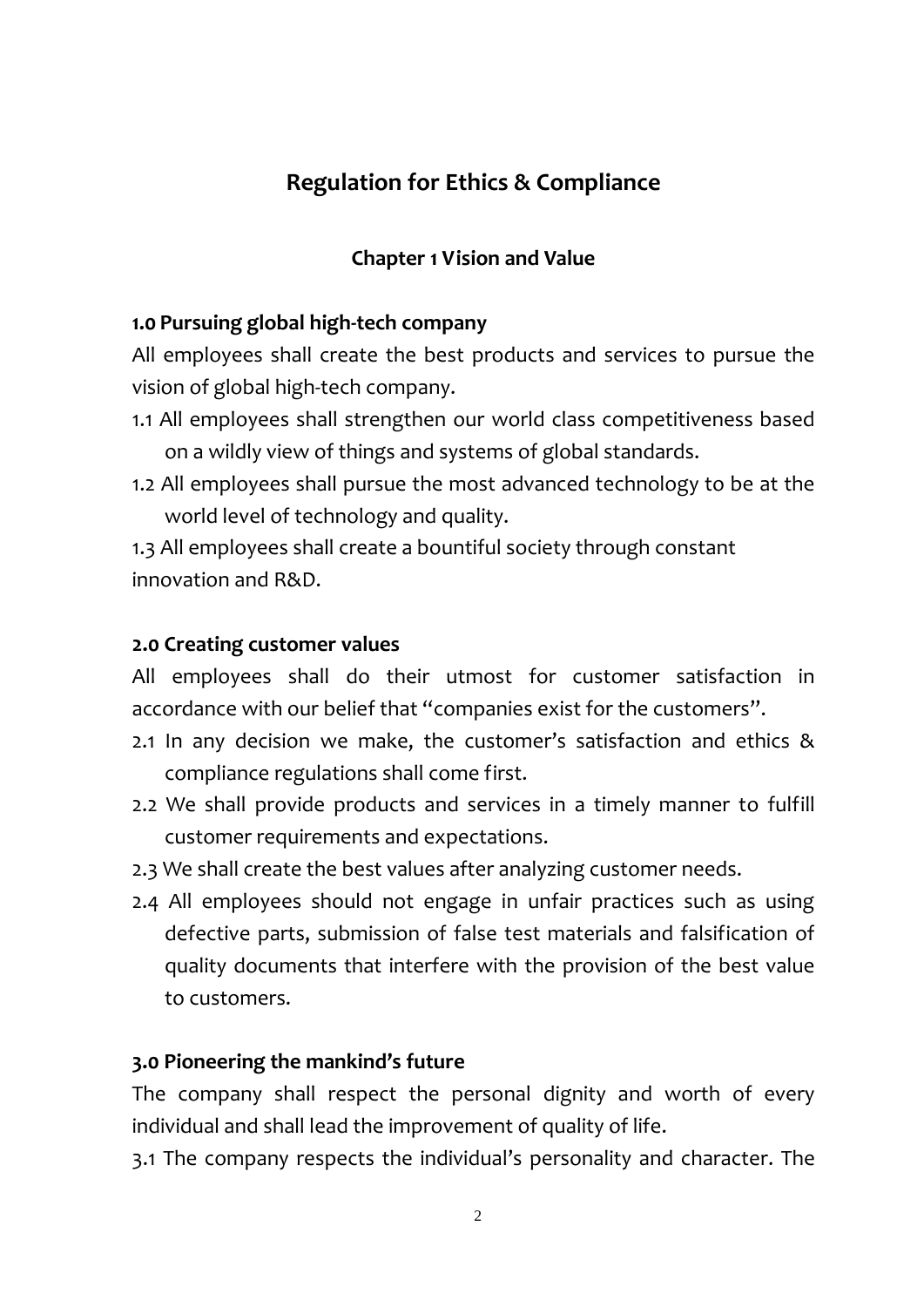company is committed to be in compliance with the Labor Standard Act and US Combatting Trafficking in Persons Act. The company has a zero tolerance policy for trafficking in persons, forced labor, and commercial sex acts. The company protects all employees who are suspected victims or witnesses to prohibited activities.

- 3.2 All employees shall not discriminate against race, nationality, gender, academic background, religion, age or region.
- 3.3 All employees shall strive to improve their quality of life as well as their community.

# **Chapter 2 Respecting Stockholders**

#### **4.0 Protection of stockholder interests**

The company has to maximize corporate profits and shareholder values through sound business activities.

- 4.1 The company has to secure a competitive advantage by efficient business activities to maximize the interests of shareholders.
- 4.2 The company shall gain the trust of shareholders through transparency management systems.
- 4.3 The company shall respect the right of knowledge, reasonable demands, appropriate suggestions and the decision making of stockholders.

#### **5.0 Cooperation with Customers**

The Company shall promptly notify the Customer (including as government, trading companies or shareholders) in writing of any violation of the contracts or domestic/foreign laws such as contract execution defects, direct/indirect cost fluctuations, cost accounting changes, billing adjustments, limitation of funds clause, corruption occurs, etc. in order to fulfill the responsibilities and obligations to customers. In addition, if it meets the disclosure requirements as any system change/upgrade, billing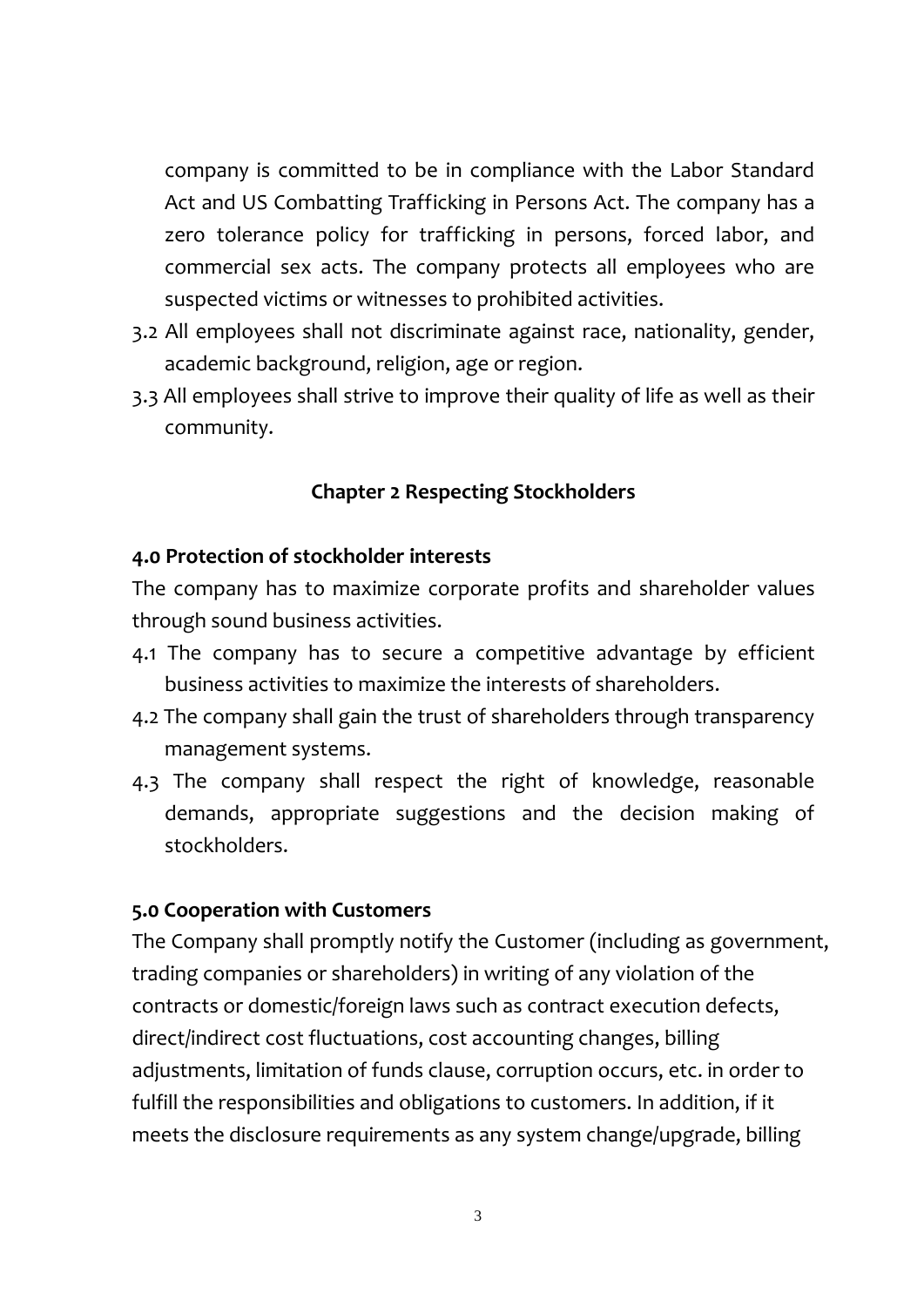adjustments or limitation of funds, it should be disclosed immediately in an appropriate way out of company. All employees should actively cooperate when the audit of customers or Companies need to audit or investigate the suspected events.

# **Chapter 3 Social Coexistence**

# **6.0 Social Contribution**

The company shall pursue cooperative developments with the local community based on our role and obligations.

- 6.1 The company shall create employment opportunities from management activities of the corporate sustainability and fulfill responsibilities and obligations by the payment of taxes.
- 6.2 The company shall encourage wholesome corporate social responsibility and active participation in community service, disaster relief and enlightenment of society.
- 6.3 The company shall perform social responsibility and strive for the area of development.

# **7.0 Win-Win partnerships**

The Company shall respect trading companies to grow partnerships and shall deal fairly in good faith all business.

- 7.1 The Company shall give equal trading opportunities to qualified companies in all business.
- 7.2 The Company shall select business partners with reasonable steps through an objective and fair process.
- 7.3 The Company shall not be involved or forced to do corrupt practices from abuse of a dominant position.
- 7.4 The Company shall propel communal developments and competitiveness improvements through supporting business partners.
- 7.5 The Company shall make a partnership of mutual trust with business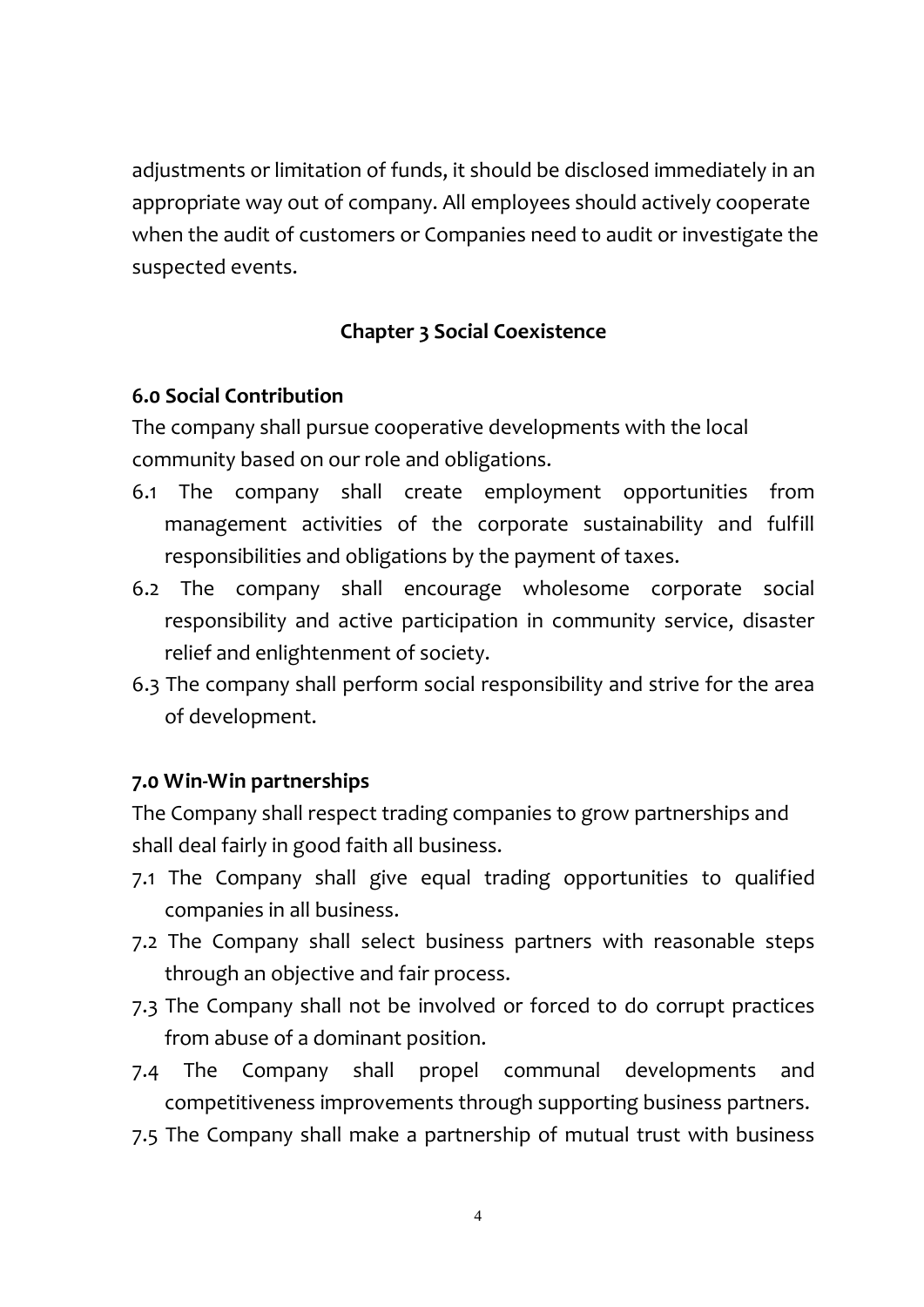companies and shall recognize each other as strategic partners.

# **8.0 Protection of the environment**

The Company shall make an effort to protect the environment and nature through eco-friendly business.

- 8.1 The Company shall consider that environmental protection is a top priority in all business.
- 8.2 The Company shall use resources effectively and shall dispose of hazardous waste safely.
- 8.3 The Company shall fulfill its promise to prevent pollution and to protect the environment.
- 8.4 The Company shall comply with applicable environmental internal/ external laws and company regulations, and shall try to preserve a clean environment.

# **Chapter 4 Code of Conduct**

# **9.0 Ensures the Honor and Dignity**

All employees shall keep the honor and dignity based on humanity and morality.

- 9.1All employees shall always wear neat clothes, have decorous behavior and use dignified language when representing the company.
- 9.2 All employees must keep the promise and act on the basis of ethics and morality.
- 9.3 All employees shall not play unhealthy games, gamble and overspend.

# **10.0 Emphases on creation, challenge and collaboration**

The Company respects the spirit of individual creativities and challenges and emphasizes importance on mutual cooperation.

10.1 All employees shall always work with creative challenging attitudes for value creations.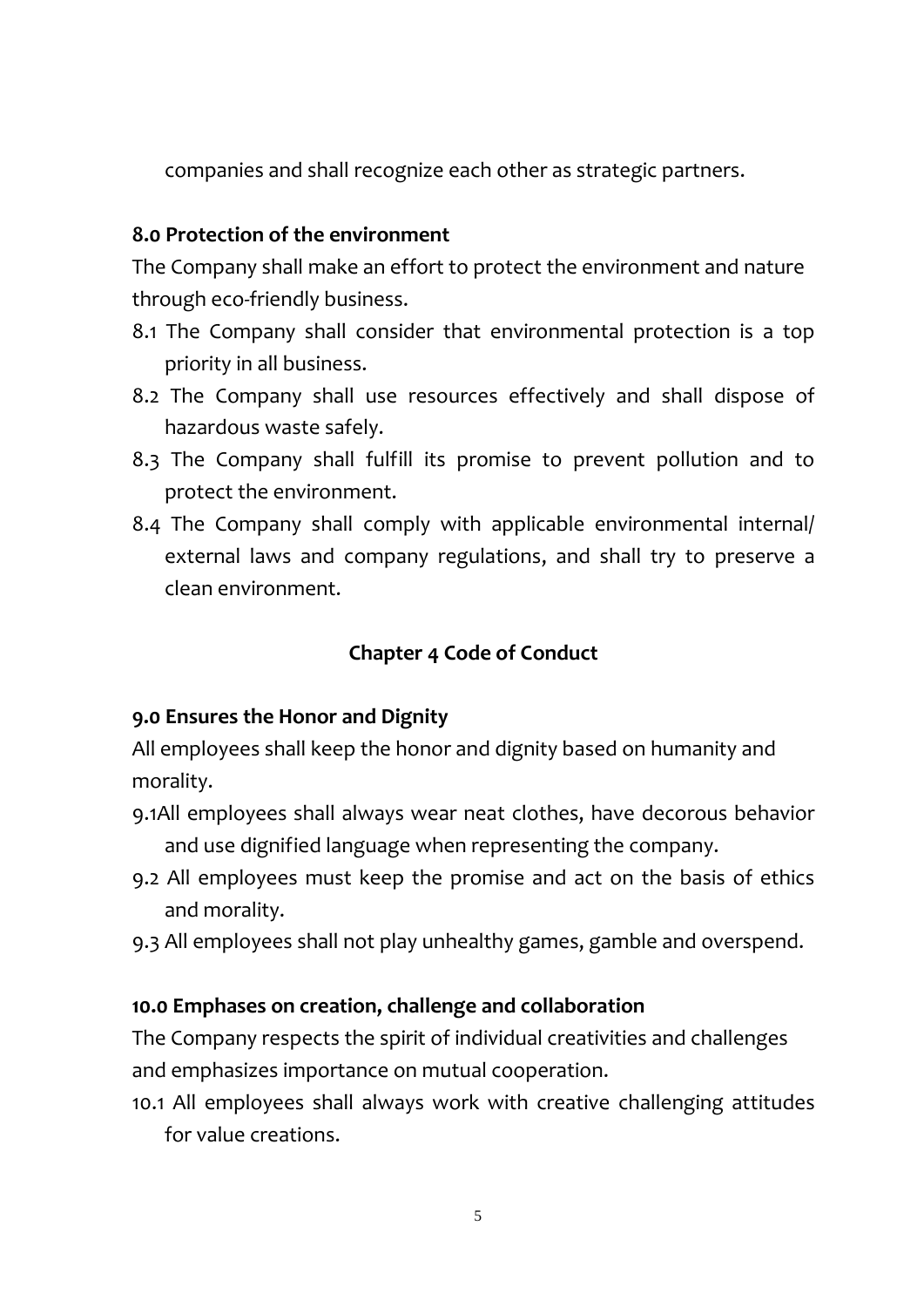- 10.2 The Company respects all ideas and suggestions and emphasizes the importance on mutual cooperation to remain competitive on a global level.
- 10.3 All employees shall act reasonably while performing the duties and roles of business and shall be responsible for their own results.

### **11.0 Responsibility of employees**

Employees shall agree on the management policy and business regulations of the company and shall carry out faithfully the business mission in accordance with company policy.

- 11.1 Employees shall perform a given mission giving their best effort and shall understand/comply with the rules and institutions of the company.
- 11.2 Employees shall predict and manage the possible risks caused by their decisions and then shall have the responsibility for those issues.
- 11.3 Employees shall actively share the information and knowledge, peer to peer, in order to enhance the effectiveness and efficiency of the work.
- 11.4 Employees shall make an effort to maximize company values by performing tasks based on management philosophy, business objectives and corporate policies.

#### **12.0 Comfortable environments**

Employees shall strive to maintain a safe and comfortable environment.

- 12.1 Employees shall always keep clean and tidy working environments and shall comply fully with safety rules in any situation.
- 12.2 Employees shall report and prevent immediately if you recognize the possibility of accidents.
- 12.3 Employees shall actively cooperate in case of fire, disasters, emergencies etc.
- 12.4 Employees shall comply with applicable internal/ external safety laws and company regulations.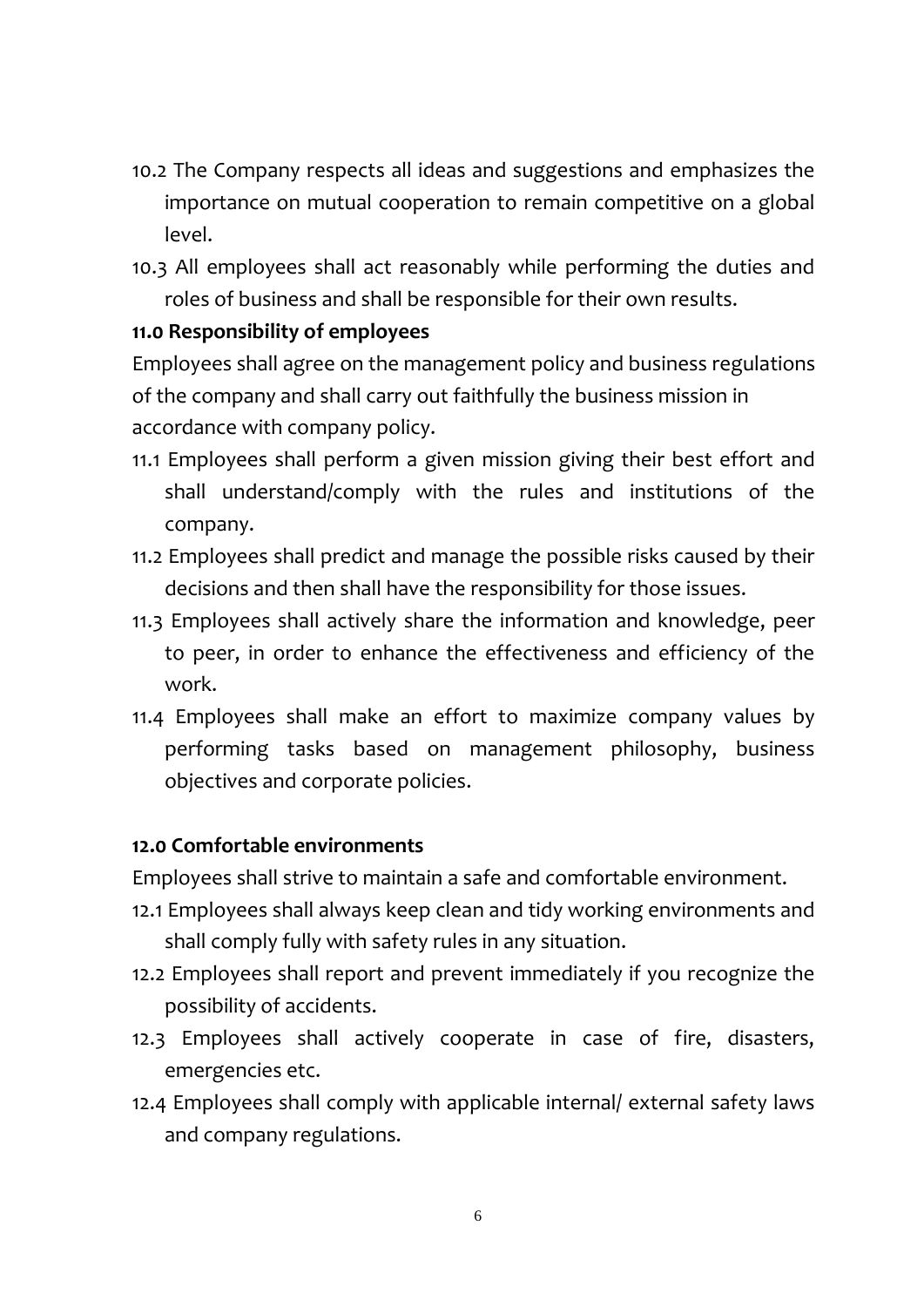### **13.0 Protection of intellectual property rights**

The Company and all employees are aware of the importance of intellectual property, therefore, The Company and all employees shall respect and protect our company and third party intellectual property rights.

- 13.1 Employees shall strive to maintain and secure the company's intellectual property rights and must obtain a prior authorization from the company to provide intellectual property to third parties.
- 13.2 All employees shall not infringe and use fraudulently any third party's intellectual property rights.

# **14.0 Records and Security of the company information**

All employees shall manage and process all information of the company in accordance with security regulations.

- 14.1 All information obtained by business activities is clearly written on the basis of the fact and registered in the company's knowledge property.
- 14.2 All employees shall not disclose company information without prior permissions while at work and even after retirement.
- 14.3 All employees shall not use fraudulently or unfairly company information. In particular, when company information affecting stock prices should not be used and published without the company's permission.
- 14.4 All employees shall not make and deliver false information or shall not undermine knowledge property without permission.
- 14.5 All employees shall record and preserve the company's information until a specified period.

#### **15.0 Inter-relationships**

All employees shall keep healthy relationships with each other.

15.1 All employees shall avoid financial transactions with each other such as borrowing money, loan guarantees and solidarity warranties. If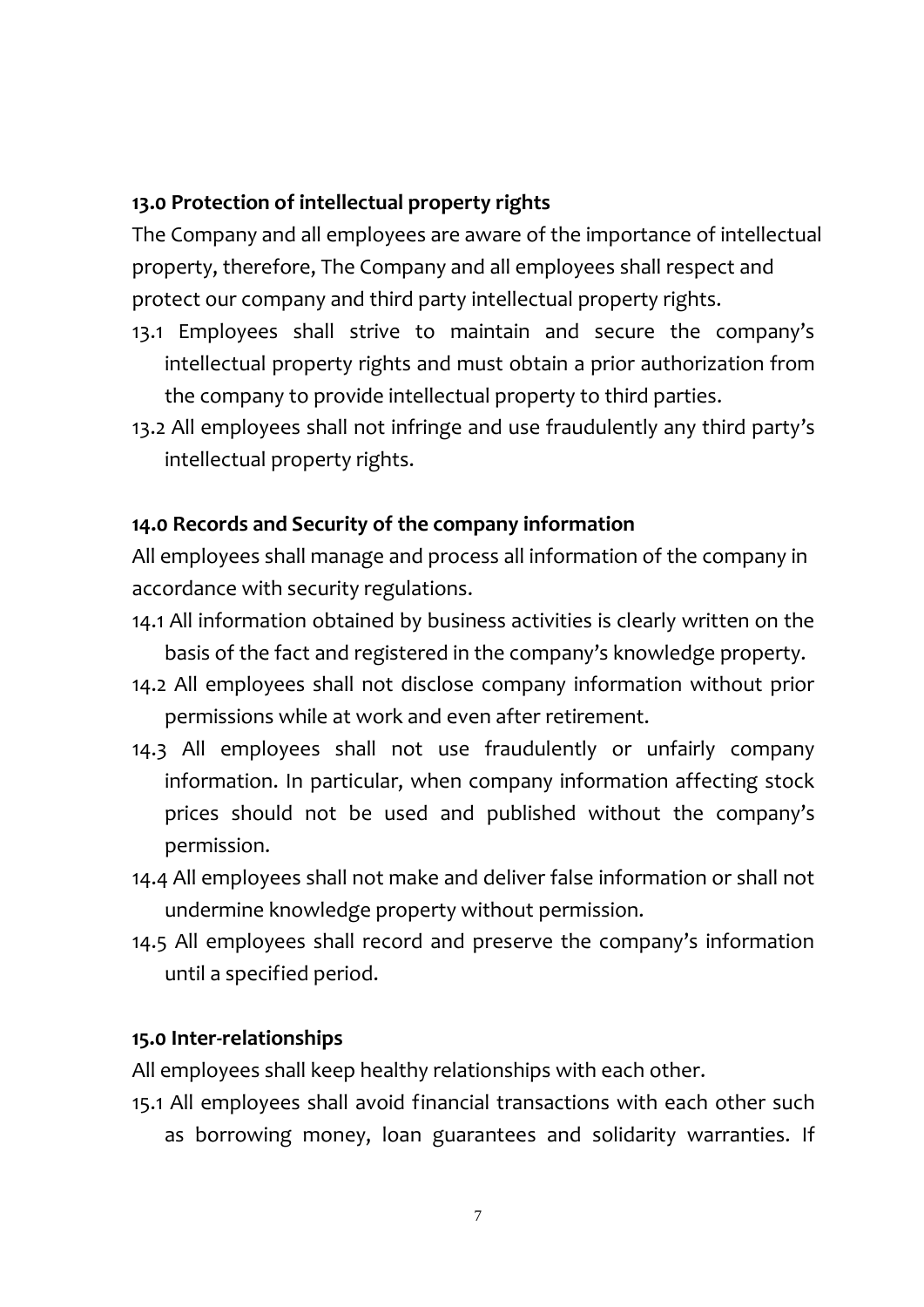necessary, the results shall be documented using transaction certificate. Borrowing money from a junior staff to higher officer is prohibited.

- 15.2 Gifts between employees can be provided according to "Practice Standards for ethics and compliance (A -04-01)".
- 15.3 A higher officer shall not instruct unfair work orders unrelated to company business.
- 15.4 All employees shall not harm healthy peer relationships by engaging in activities such as sexual harassment and Disability discrimination. etc.

#### **16.0 Healthy organizational cultures**

All employees shall crate a cooperative culture based on open

communication, mutual trust and respect towards each other.

- 16.1 All employees shall promptly resolve friction and conflict between colleagues through the full conversation.
- 16.2 All employees shall not injure the healthy corporate culture by forming cliques based on school, region, kinship or other discriminatory practices.
- 16.3 The Company and employees shall develop a stable labor relation based on mutual trust and win-win cooperation.

#### **17.0 Political Participation**

All employees shall take notice of political activities such as:

- 17.1 Employee's political participation and representation are respected. However, It should not be misunderstood as the company's political opinion.
- 17.2 The Company prohibits illegal contributions, funds or services, directly or indirectly, to political parties or candidates.
- 17.3 The Company prohibits using organizations and goods including employee work time for political purposes within the company.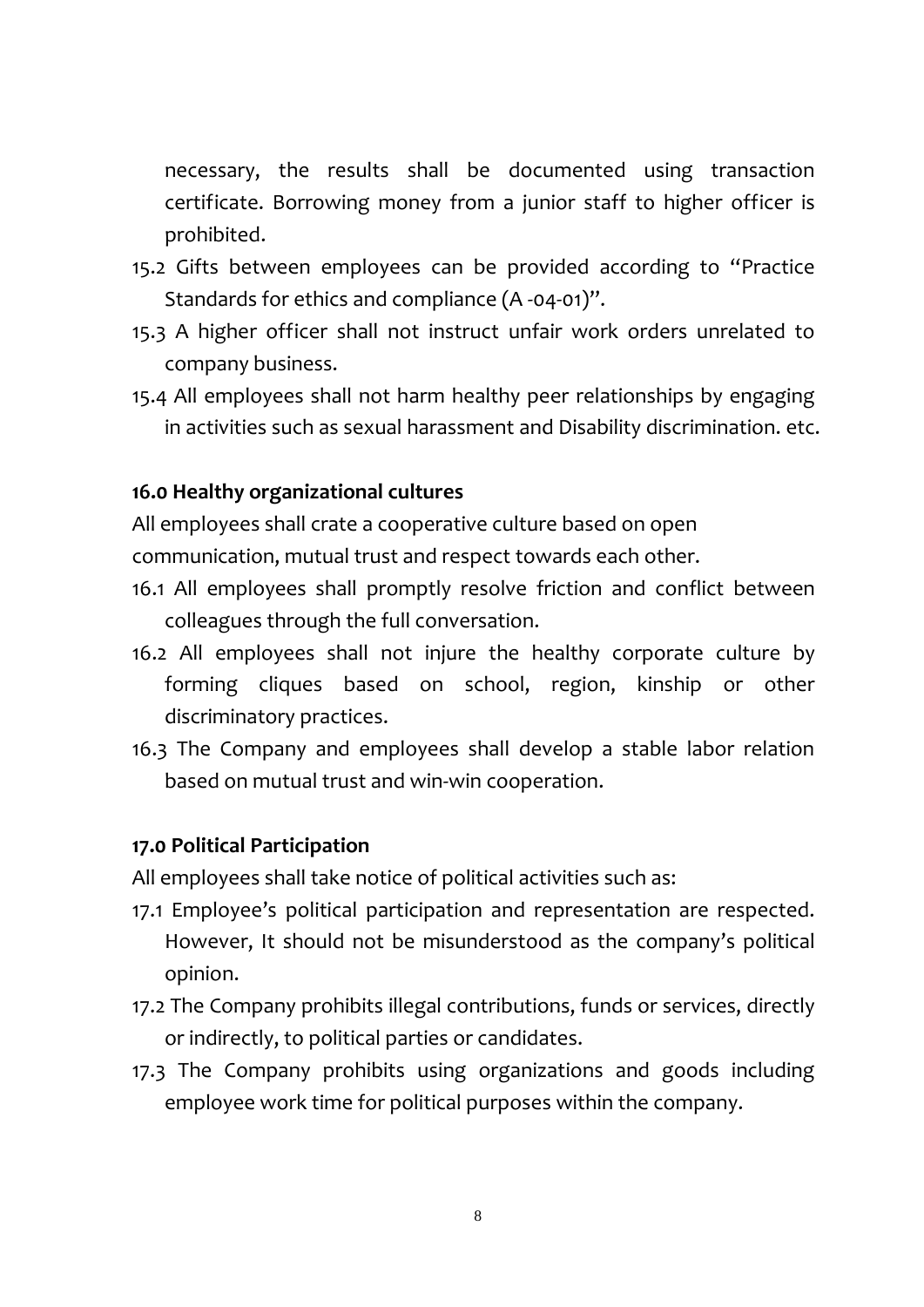# **Charter5 Compliance Guidelines**

# **18.0 Compliance with domestic and international laws**

All employees shall conduct our business activities for transparent management and fair competition in accordance with applicable laws (including as the KR illegal appeal Prohibition Act, the US Foreign Corrupt Practices Act, the UK Briber Act, Fair Trade Act and Labor Standard Act, etc.) and regulations of the trading country.

If any employee is fined for violating the anti-corruption acts, even though business practices, the company shall not be liable for such result and shall not make reimbursements for the penalty of any other damages.

# **19.0 Limitations of providing and receiving anything of value**

All employees shall not directly or indirectly provide, receive, suggest, promise, approve any gratuities, bribery, kickbacks, gifts, business courtesies, hospitality, travel expenses, facilitating payments, political contributions or lecture fees etc. to or from a client or other third party in order to acquire improper profits. Nevertheless, providing and receiving activity of value in work shall be allowed within "Practice Standards for ethics and compliance (A -04-01)" or the code of conduct or the law in each company or country.

# **20.0 Employment procedures**

Potential personnel shall faithfully report violations of ethical, legal and secure activities before they are employed. Hired employees shall agree to a compliance declaration. The company shall not provide improper preferential hiring and improper treatment to an employee during working. An employee who violates this company's regulations or anti-corruption acts shall be subject to disciplinary action (including the right of termination of employment)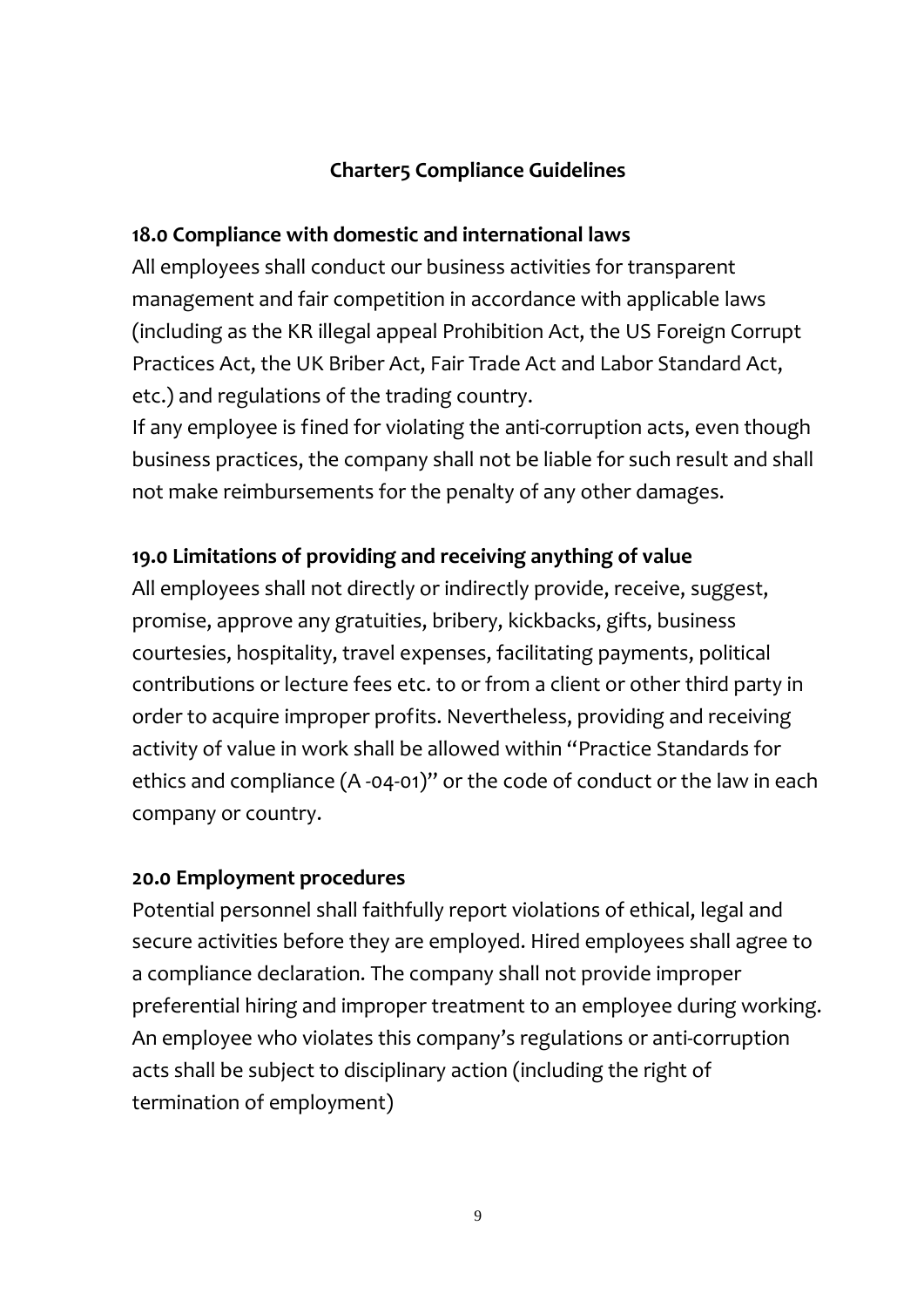# **21.0 Contract with a third party**

All Employees shall adequately deliver the company's ethics regulation and anti-corruption laws when trading with third parties and shall include conditions in a contract that they fully comply with this policy. Also, the contract shall include the terms for termination, compensation for damages and conditions for auditing the third party in case the third party violates(or is suspected of violating) anti- corruption act or this regulation. KAI maintains the integrity of the procurement process in bidding, negotiating, and performing contracts for federal agencies. This prohibits the release of source selection information and competitor's bid or proposal information. This also sets restrictions for attempting to obtain such information. The Company is committed to full compliance with the Procurement Integrity Act and applicable laws and regulations.

### **22.0 Risk assessment**

A Compliance team shall periodically conduct risk assessment such as observation, monitoring, evaluation, education whether the employees and third parties comply with the company's ethics regulation and anticorruption laws faithfully, and shall report the results to the top management.

# **Charter6 Responsibilities of Ethics & Compliance regulations**

# **23.0 Employee's obligation and responsibility**

All Employees shall periodically acknowledge and comply with this regulation and the department manager of the Company shall annually provide training and consulting to department Employees to fully familiarize themselves with the Regulation. The department manager shall be responsible for taking necessary precautionary measures to prevent potential violations. The results of training and acknowledgment (A pledge) shall be kept as a record at the HR systems.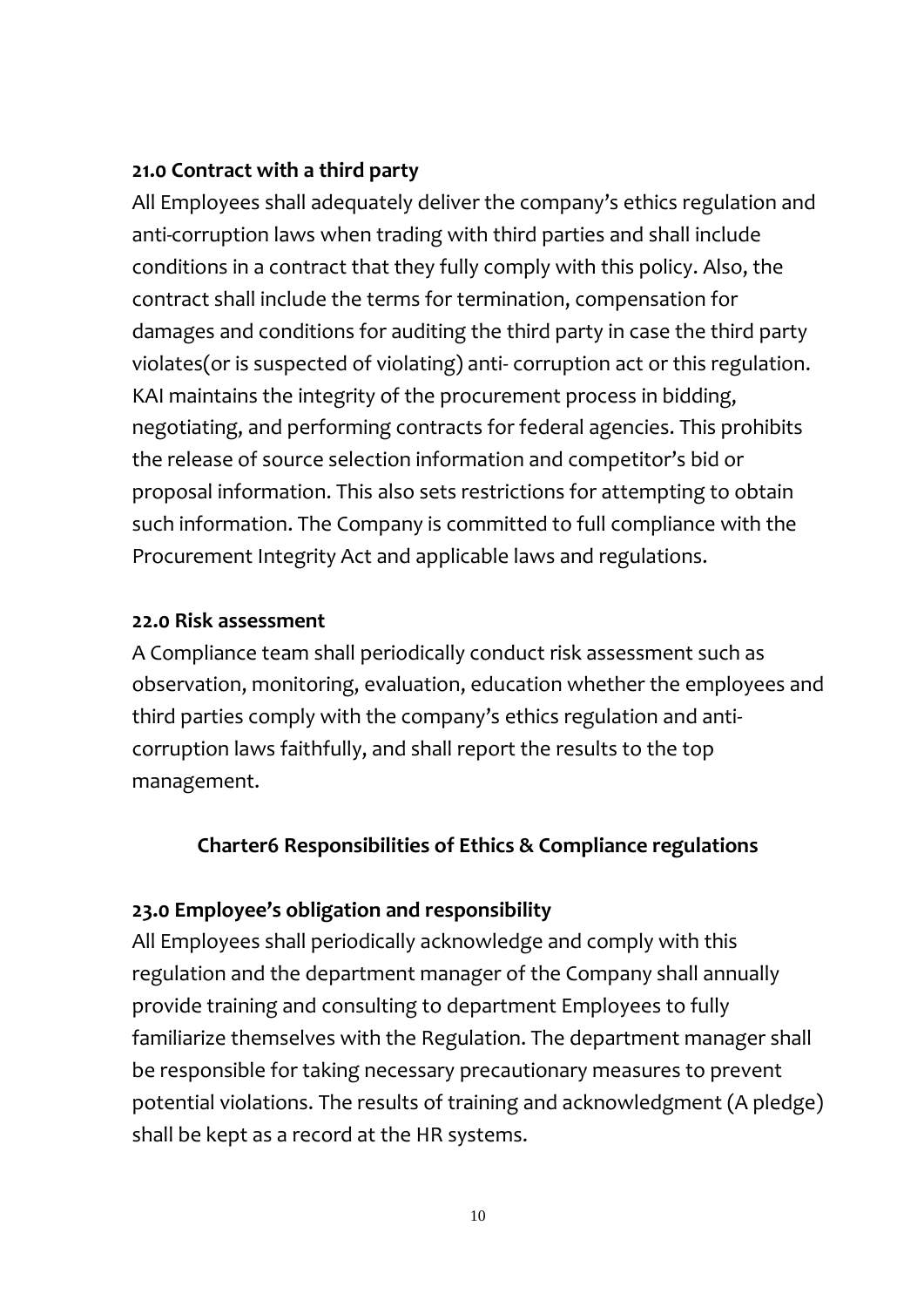#### **24.0 Accurate accounting and records**

All Employees shall account all payments in accordance with the International Financial Reporting Standards when accounting for such gifts, business courtesies, hospitality, donations, Lecture fee etc. If the cost of the expenditure or receipt exceeds the company's policy or the national' law, it shall be reported to the compliance department and shall be checked for validity. For contracts engaged with a government entity, the company is committed to be in compliance with the National Contracting Laws, Defense Program Regulations, and US False Claims / Statements Act. The company applies accounting and costs in accordance with the regulations set by the government and must make sure that there are no fraudulent claims. When serving as a prime contractor, the Company also has the burden of ensuring that their subcontractors are not submitting a fraudulent claim that results in a false statement to the government.

#### **25.0 Reporting on Prohibited activities and Protection of whistleblowers**

In the event that an employee has knowledge that the anti-corruption acts or this regulation has been violated or is suspected of being violated, all Employees shall be responsible for immediately reporting such information to the Compliance Department.

The compliance department shall investigate the nature of the violation reported and the results shall be given to the reporter. The company shall fully protect the identity of the employees who report a case of suspicion or an actual violation and shall not give any disadvantage to them with respect to their employment. In addition, The Company may provide appropriate rewards for employees who report cases of violations after evaluating the contents of such reports.

#### **26.0 Disciplining for Violators**

The company may take disciplinary action (from a warning to termination